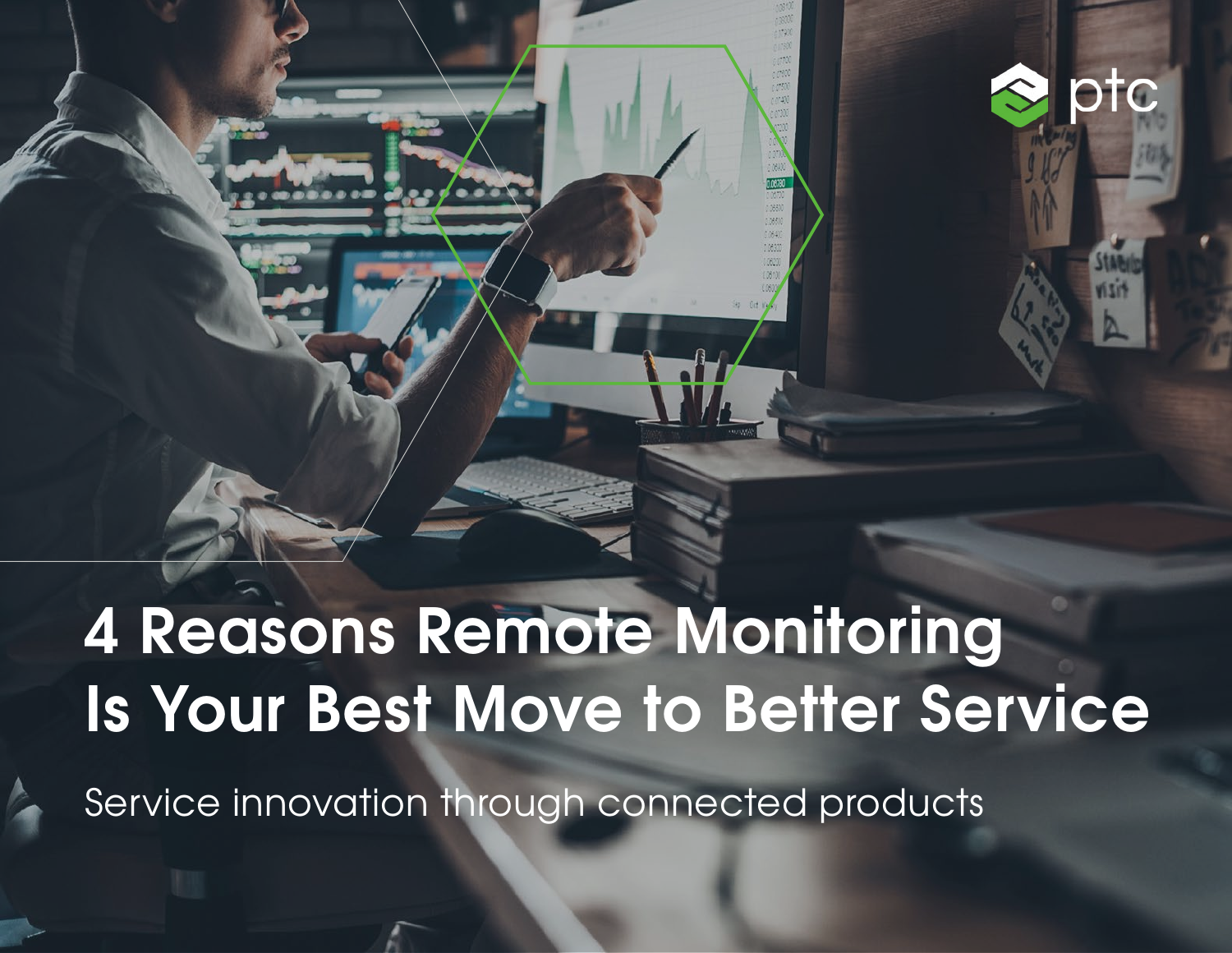

Today, manufacturers understand that connecting their products through the Internet of Things (IoT) is essential to minimizing downtime, reducing costs, and providing better service offerings for their customers. Every day, service teams face the challenge of ensuring maximum equipment availability at the same time as keeping the cost of materials and labor to a minimum — a demand that existing methods struggle to achieve.

Remote monitoring enables a proactive maintenance approach by providing visibility and insight to equipment performance across the install base. The service team can either resolve the issue or schedule the maintenance event, including the resources needed in a fraction of the time it previously took. This not only increases equipment availability, but also means unplanned downtime can be reduced and often avoided.

The IoT presents the largest opportunity for aftermarket service providers, but many have questions about the best place to get started. Gaining the ability to locate and track equipment, as well as gain insight into condition and performance, is key. The IoT is affecting every service organization and is already making the service market more competitive.

Early adopters are realizing proven returns with remote monitoring, an IoT-enhanced service that can be quickly implemented and monetized. These companies, in industries such as industrial equipment, medical devices, electronics and high tech, have delivered new value and increased customer engagement through connected product monitoring.

 $\triangle$  ptc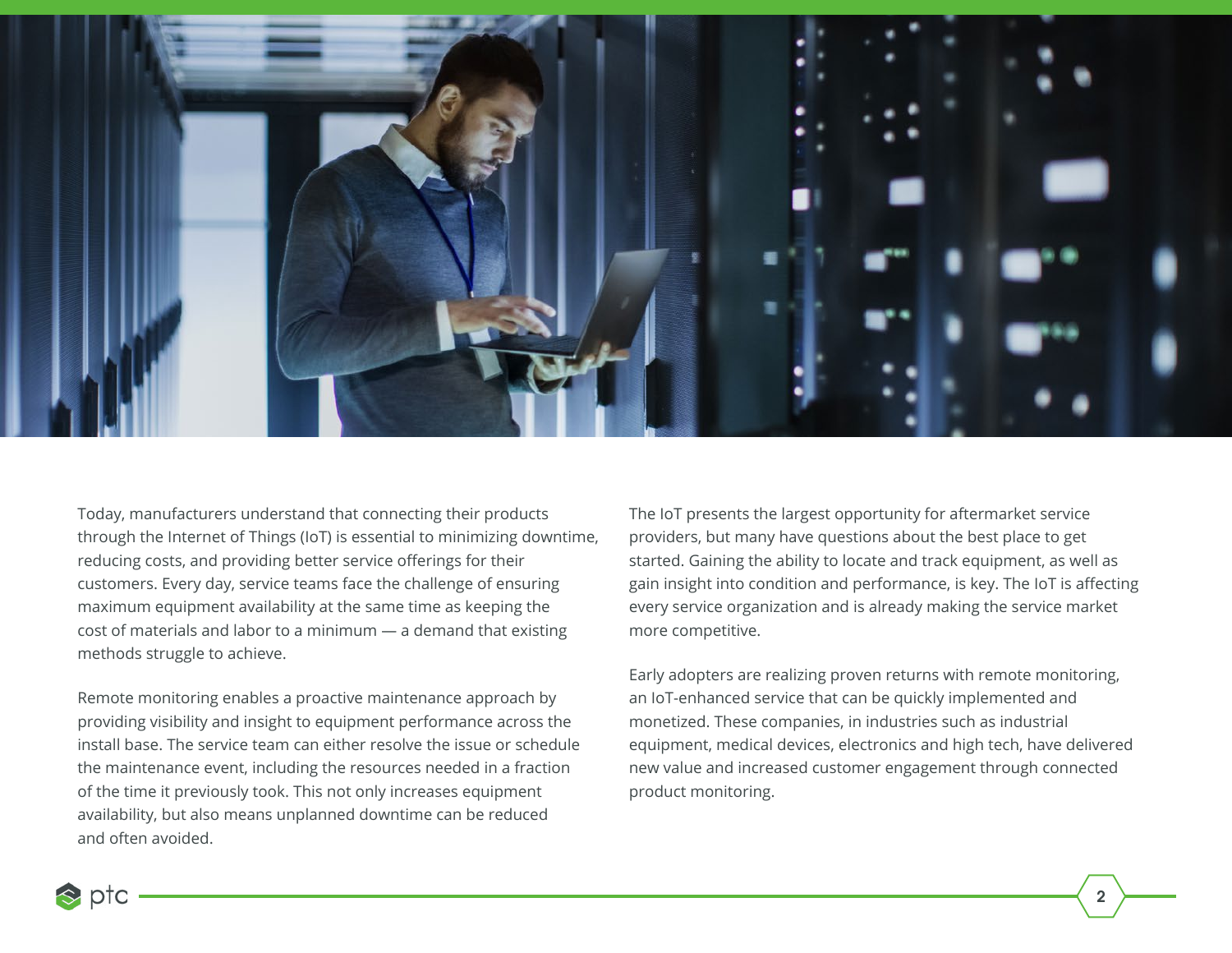

Wins like these are getting a lot of attention, and demand is rising. It's imperative that organizations with service programs understand the impact that remote monitoring is making, and that providers looking to improve service cost and revenue metrics don't overlook this lowbarrier opportunity.

This guide is designed to help you discover more about why remote monitoring is your best move into gaining *more* business and *new* business from connected-product customers.



**Gartner anticipates that the IoT's explosive growth will see 20.8 billion connected devices**  deployed by 2020.<sup>2</sup>

**3**

1. PTC, "[Varian Medial Systems Customer Story.](https://www.ptc.com/en/case-studies/varian-medical-systems)"

2. Deloitte University Press, "Tech Trends 2017: The Kinetic Enterprise"

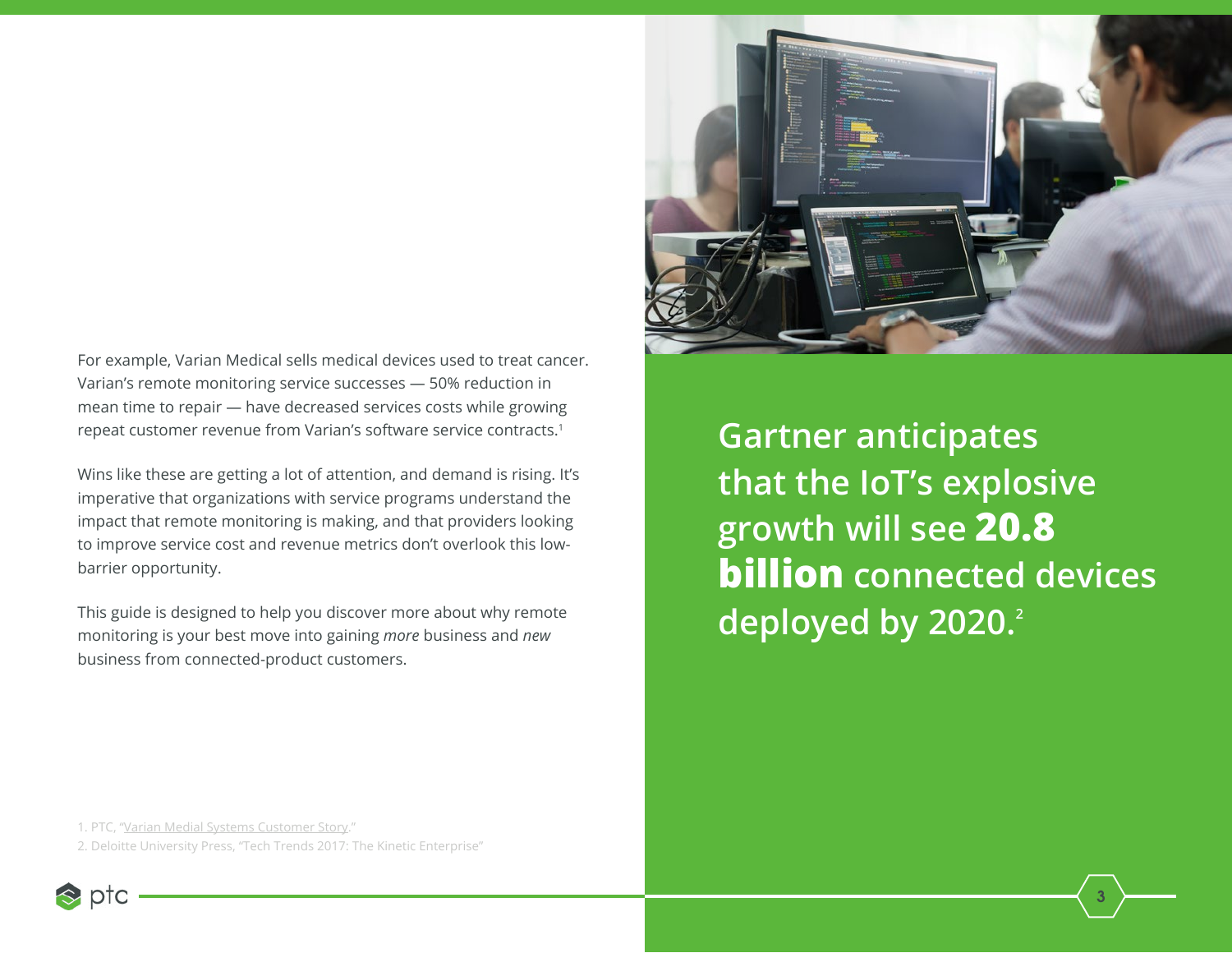

 $\triangle$  ptc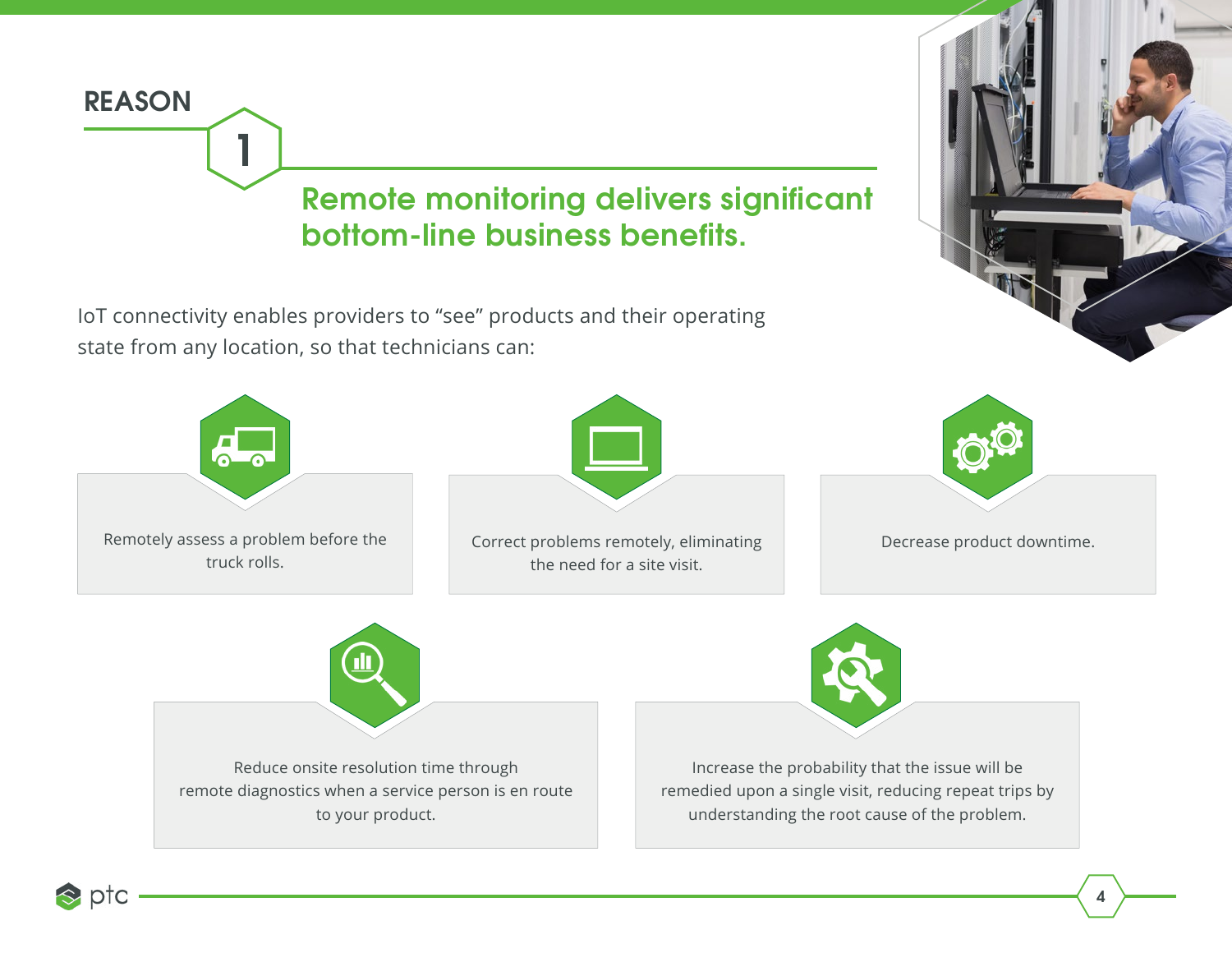# **REASON 2 Remote monitoring enables service-business innovation and delivers top-line growth.**



Manufacturers strive to earn 30% or more of their revenue from service, according to IDC.<sup>3</sup> Remote monitoring can help to build that revenue.



#### **PREMIUM SERVICE**

Gerber Technologies offered GERBERconnect to customers of select automated cutting machines for remote product monitoring and predictive maintenance. This new revenue stream is targeted to engage more than 40,000 products.4

### **RELIABLE REVENUE STREAMS**

Heidelberg has transformed its industry-leading products, organization, and business model into smart, connected printing press centers. By doing so, it has revolutionized its processes around smart, connected customer service and gained high customer engagement with new service offerings.<sup>5</sup>



#### **DECREASED DOWNTIME, INCREASED SALES**

Elekta analyzes machine information for increased uptime of its cancer-fighting radiation therapy tools, predicts the products' end of life, and sells parts or new machines proactively to minimize end-user downtime and enhance customer service.<sup>6</sup>

3. PTC, "[Service Transformation: Evolving Your Service Business in the Era of Internet of Things](http://www.ptc.com/-/media/Files/PDFs/SLM/ServiceTransform_WP_v2.ashx?la=en&hash=1F770FB2088A8B32E76FCDF33FCF536F67C0DB6D)," 2016.

- 4. PTC, "[Providing Proactive Support with Intelligent Smart Services,](https://www.ptc.com/-/media/Files/PDFs/IoT/Axeda-CS-Gerber.ashx?la=en&hash=FADE0E3E7916E8BF2471F2D6D43421435E9BECCE)" 2015.
- 5. PTC, "[Heidelberg Pioneers the Smart, Connected Printing Press,](https://www.ptc.com/en/case-studies/heidelberg-iot-transformational)" 2016.
- 6. PTC, "[Maximizing Clinical Availability and Performance with System Connectivity](https://www.ptc.com/-/media/Files/PDFs/IoT/Axeda-CS-Elekta.ashx?la=en&hash=9D9BC1295B7F8F2D669AB5E9A0B3B26241247BE2)," 2015.

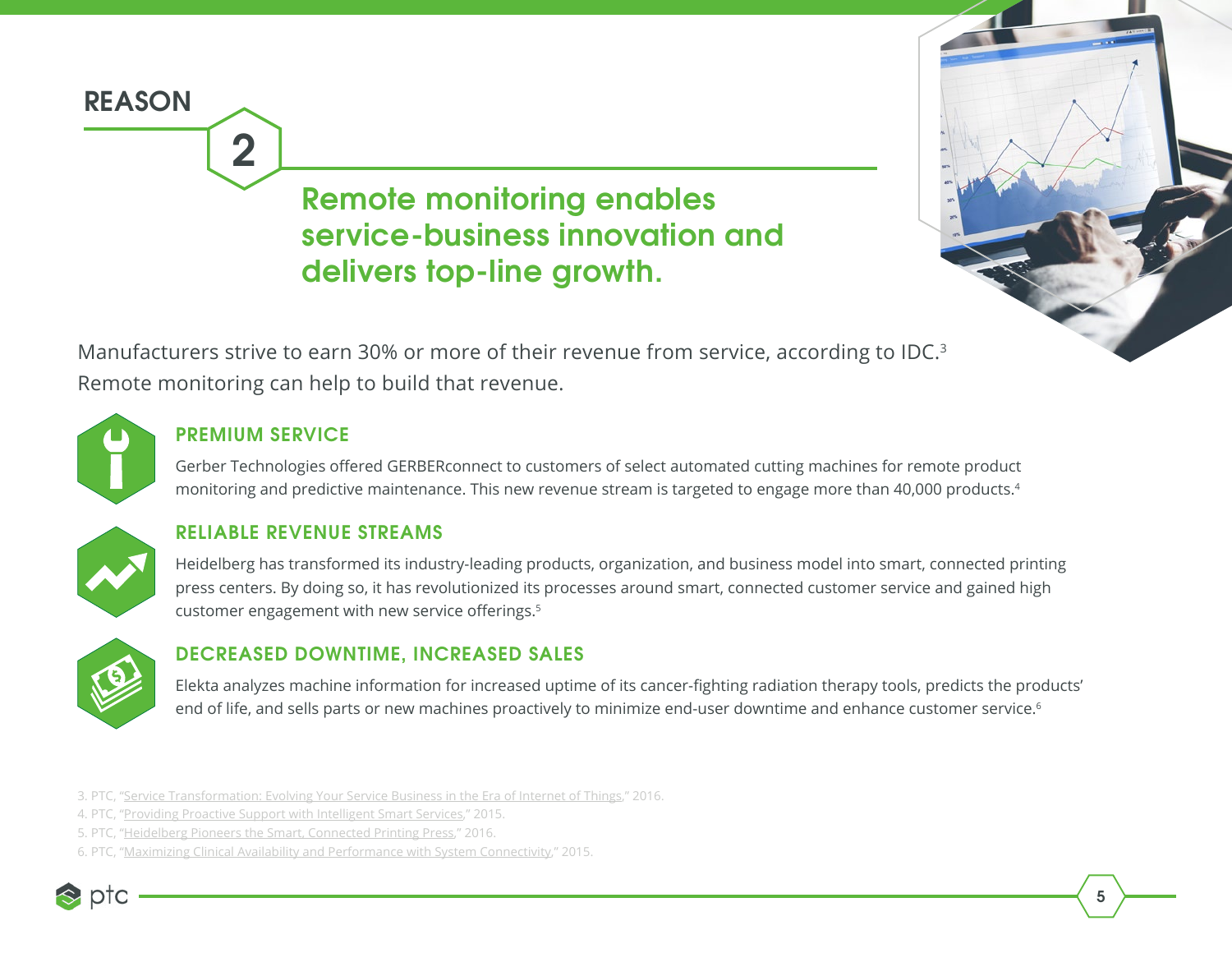# **Remote monitoring is a proven first step into IoT for product providers.**

In a variety of industries, you can already see connected-product companies succeeding with IoT via remote monitoring. Companies like Varian Medical and Gerber Technologies are only a few of many that have started their IoT transformation journey with remote monitoring capabilities.

#### **IOT EVOLUTION**

**3**

Diebold started with remote monitoring of its equipment to diagnose ATM problems at the time of failure, correcting some without sending a technician. With documented success in resolving 17% of service issues remotely, reducing average time to repair by 83%, and decreasing ATM downtime by 15%, Diebold plans to increase its effectiveness by expanding into predictive maintenance next.<sup>7</sup>



**REASON**

#### **PERFORMANCE PROGNOSIS**

Radiation-treatment provider Elekta monitors its machines to resolve 20% of service requests remotely. Elekta automatically collects machine data, allowing it to identify potential problems, notify doctors, and resolve issues before they shut down a machine.<sup>8</sup>



#### **FUTURE FOCUSED**

3D Systems is enabling intelligent monitoring and remote service and maintenance of its 3D printers to encourage greater manufacturer adoption.9 Maximized printer availability and productivity give users a business advantage that 3D Systems expects will drive a broader embrace of its technology.

**6**

<sup>9. 3</sup>D Systems, "[3D Systems Chooses ThingWorx Platform from PTC to Enable Smart, Connected 3D Printers](https://www.3dsystems.com/press-releases/3d-systems-chooses-thingworx-platform-ptc-enable-smart-connected-3d-printers)," May 22, 2017.



<sup>7.</sup> PTC, "[Resolving Issues and Reducing Downtime,](https://www.ptc.com/-/media/Files/PDFs/IoT/Axeda-CS-Diebold.ashx?la=en&hash=F5E04D977EB01A222415F595C2D35B12BF884CF3)" 2017.

<sup>8.</sup> PTC, "[Maximizing Clinical Availability and Performance with System Connectivity](https://www.ptc.com/-/media/Files/PDFs/IoT/Axeda-CS-Elekta.ashx?la=en&hash=9D9BC1295B7F8F2D669AB5E9A0B3B26241247BE2)," 2015.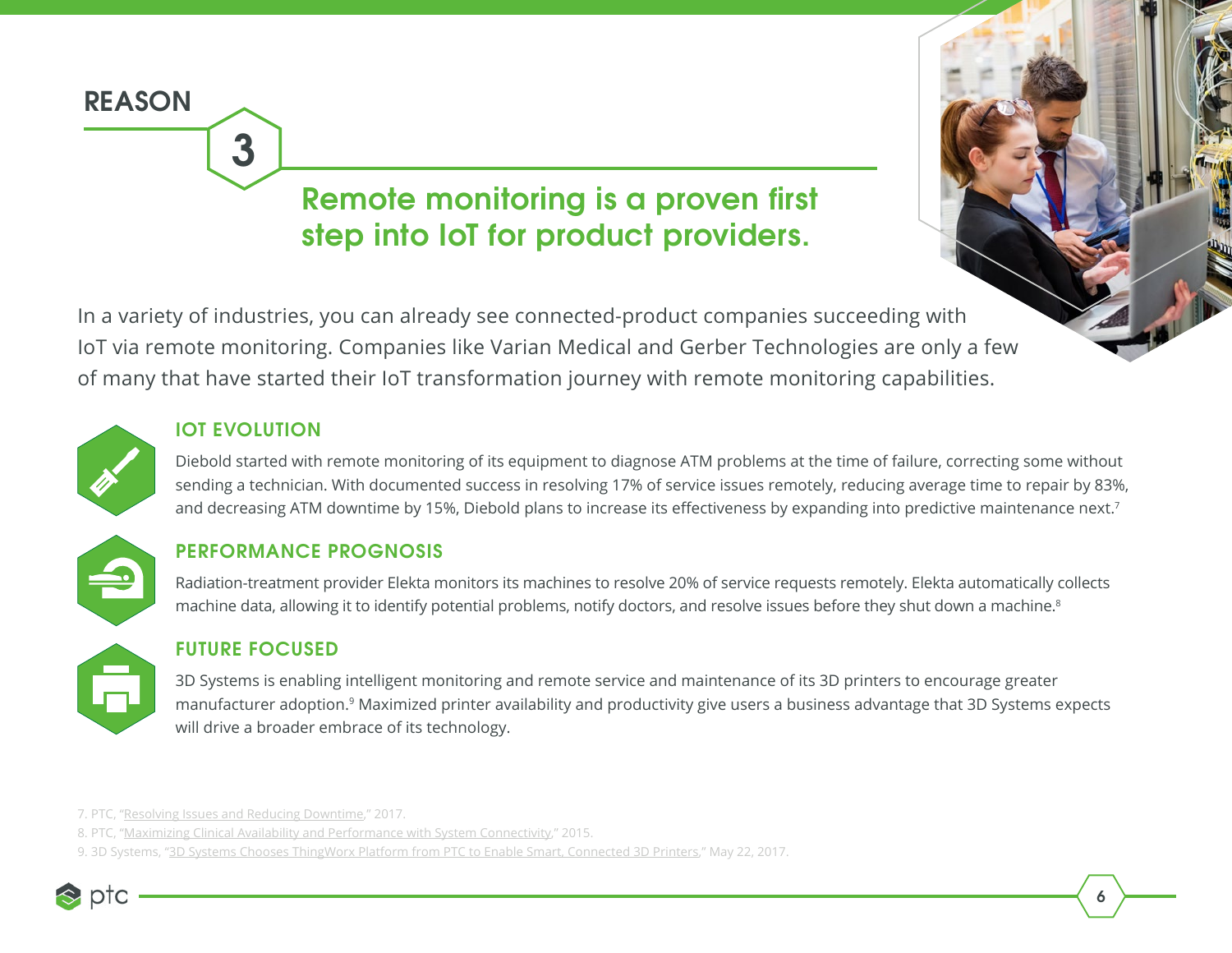# **4 Remote monitoring delivers the ROI needed to justify the investment.**

The ROI victories that early adopters have achieved can assure you that your remote monitoring efforts will be rewarded.



**REASON**

## **RIGHT THE FIRST TIME**

McKinley Elevator Corp. beat the industry's average first-time fix rate of 60%, achieving 88% instead. It expects to reach the mid-90% range.10

### **MONEY MAKERS**

Lincoln Electric proactively delivers necessary parts to service technicians, decreasing service costs by \$1.2 million and increasing parts revenue by \$2 million.11

### **SHARING THE SAVINGS**

Varian Medical IoT-enabled systems are now deployed in more than 1,500 treatment centers, reducing technician visits by 42% and saving medical facilities \$2,000 per on-site repair avoided.12

10. PTC, [McKinley Elevator Case Study](http://www.ptc.com/service-lifecycle-management/mckinley-elevator-case-study).

11. PTC, "[Service Transformation: Evolving Your Service Business in the Era of Internet of Things](http://www.ptc.com/-/media/Files/PDFs/SLM/ServiceTransform_WP_v2.ashx?la=en&hash=1F770FB2088A8B32E76FCDF33FCF536F67C0DB6D)," 2016.

12. PTC, ["Varian Medial Systems Customer Story](https://www.ptc.com/en/case-studies/varian-medical-systems)."





**7**